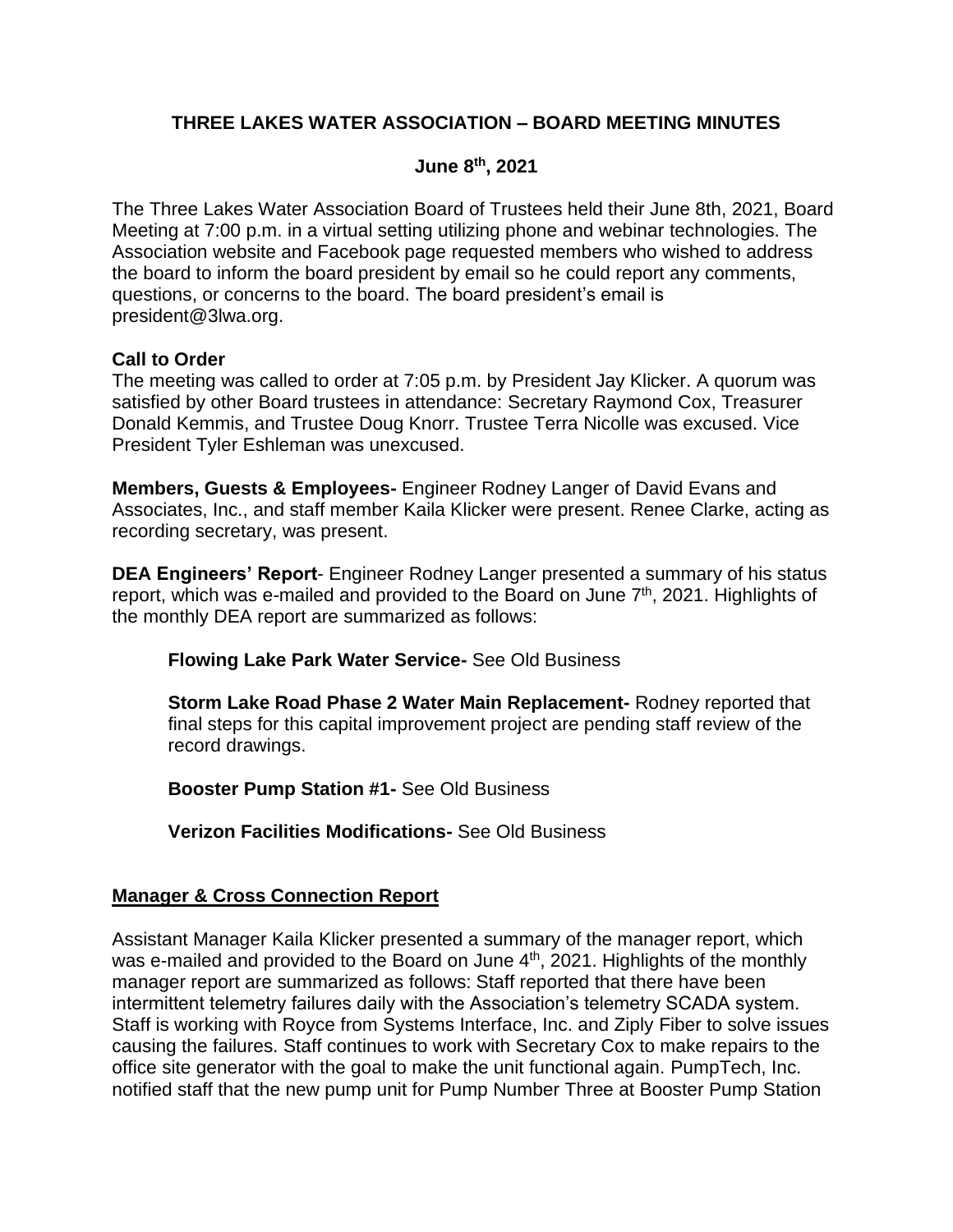#2 has arrived, and they are coordinating with staff to schedule a time for installation, alignment, and bearing work. The Association has been awarded grant status for the Paycheck Protection Program loan.

### **Addendum to Manager & Cross Connection Report**

Staff reported that the Association received a Developer's Extension application and payment on June 7<sup>th</sup>, 2021, for the development Sequoia Ridge. The new wages were established on May 3<sup>rd</sup>, 2021, as defined by the Three Lakes Water Association fiveyear employee wage plan that was authorized by the board at the May 14<sup>th</sup>, 2019 board meeting.

### **Approval of May 11th Board Meeting Minutes**

*Motion made by Treasurer Donald Kemmis to approve May's Minutes, seconded by Secretary Raymond Cox. The motion passes.*

### **Officers Reports**

**Treasurer Report and Pay Bills-** Staff member Renee Clarke presented a summary of the treasurer report. The financial report was prepared and distributed to the Board summarizing the financial position through June 8<sup>th</sup>, 2021 (attached). Total funds on hand are \$1,330,703.96. One transfer was made for \$55,000.00 to cover the bills from the KeyBank account. Reports were provided for the past month's expenses, prepaid invoices, and payroll summary. Checks were presented to be signed once authorized by the board.

> Current Financial Info General Funds- \$450,250.36 Capital- \$765,526.43 Reserve- \$114,927.17 Total Expenses- \$60,106.96

Funds were transferred to the Standpipe, Pump House, and Mero restricted accounts.

*Motion made by Trustee Doug Knorr to approve payment of the bills as presented, seconded by Secretary Raymond Cox. The motion passes.*

**President-** President Klicker reported that he spoke with Manager Kemmis about staff planning. He also discussed the Booster Pump Station #1 project with staff.

**Vice President-** Not present.

**Secretary-** Secretary Cox reported that he signed share certificates and checks due before the June meeting. He also discussed the Booster Pump Station #1 project with staff.

# **Old Business**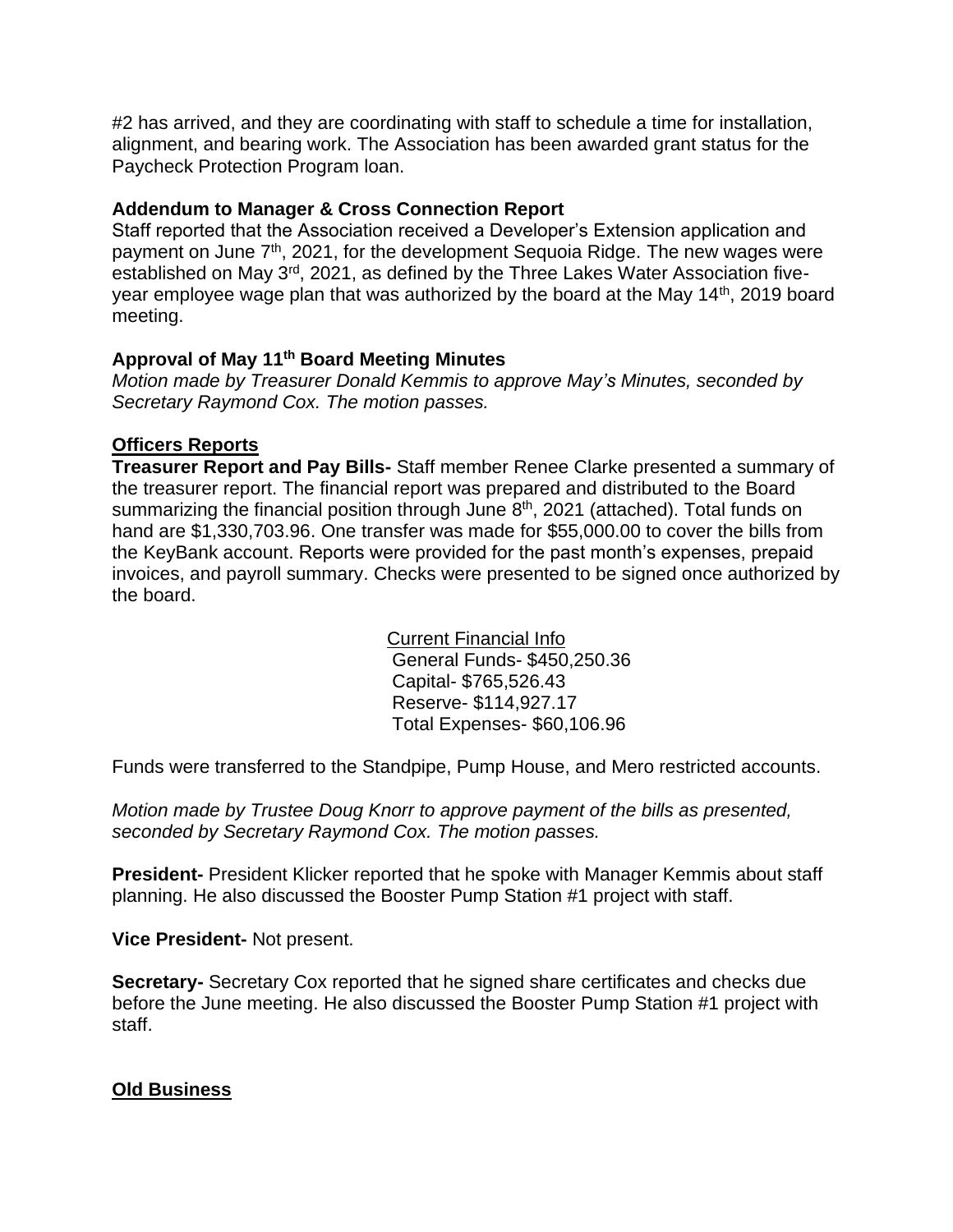**Flowing Lake Park Water Service-** Rodney informed the board that the remaining work by the developer, Snohomish County, for this Developer's Extension includes legal description for an easement to be relinquished, record drawings, bill of sale with certification of costs, and a maintenance bond. Rodney requested a status on the remaining work on May  $10<sup>th</sup>$ , 2021 and received no response on the easement and costs items. Staff and DEA reviewed the record drawings and sent back comments to the county on June  $7<sup>th</sup>$ , 2021. A representative for Snohomish County contacted staff and Rodney to inform them that the appropriate party did not sign the original DE agreement and requested a new DE agreement form for signature. Upon review of the original DE agreement, Rodney discovered that it terminated in February of 2021. Rodney coordinated with the Association's attorney to seek the correct course of action and determined that in this case a new DE agreement is necessary. Rodney recommended that the board authorize the board president to execute a new DE agreement with Snohomish County to address project completion substantively per the standard agreement and requirements.

*Motion made by Treasurer Donald Kemmis to authorize Board President Jay Klicker to execute a new Developer's Extension Agreement with Snohomish County to address project completion through September 30th, 2021, and waive the standard Developer's Extension application fee, seconded by Trustee Doug Knorr. The motion passes.*

**Member Assistance Program Update-** Staff informed the board that Governor Jay Inslee's Proclamation 20.23 has been extended through July 31st, 2021, which disallows the Association from charging late fees or disconnecting services due to nonpayment. Staff is creating a notification to be enclosed with the June water bills to notify the membership that all the procedures outlined in the Association's Revenue policy will be reinstated once the proclamation becomes inactive. An update to the Association's COVID-19 Member Assistance Program policy was presented to and discussed by the board. The policy outlines procedures for staff to handle members who have delinquent account balances that are over the shut off threshold. The goal is to create a vehicle for those members who have been participating and following through to address and lower their delinquent account balances owed to the Association with the COVID-19 Member Assistance Program. Staff recommended that the board approve the updates to the COVID-19 Member Assistance Program policy.

*Motion made by Treasurer Donald Kemmis to update the Member Assistance Program and delegate Assistant Manager Kaila Klicker to clarify the wording of the policy, seconded by Trustee Doug Knorr. The motion passes.*

**Annual Rate Review Update-** Staff reported that a discrepancy was found in the DEA memo which the board authorized as reflective of the rate increase effective July 1<sup>st</sup>, 2021. A rate table in the memo did not correctly reflect the increase of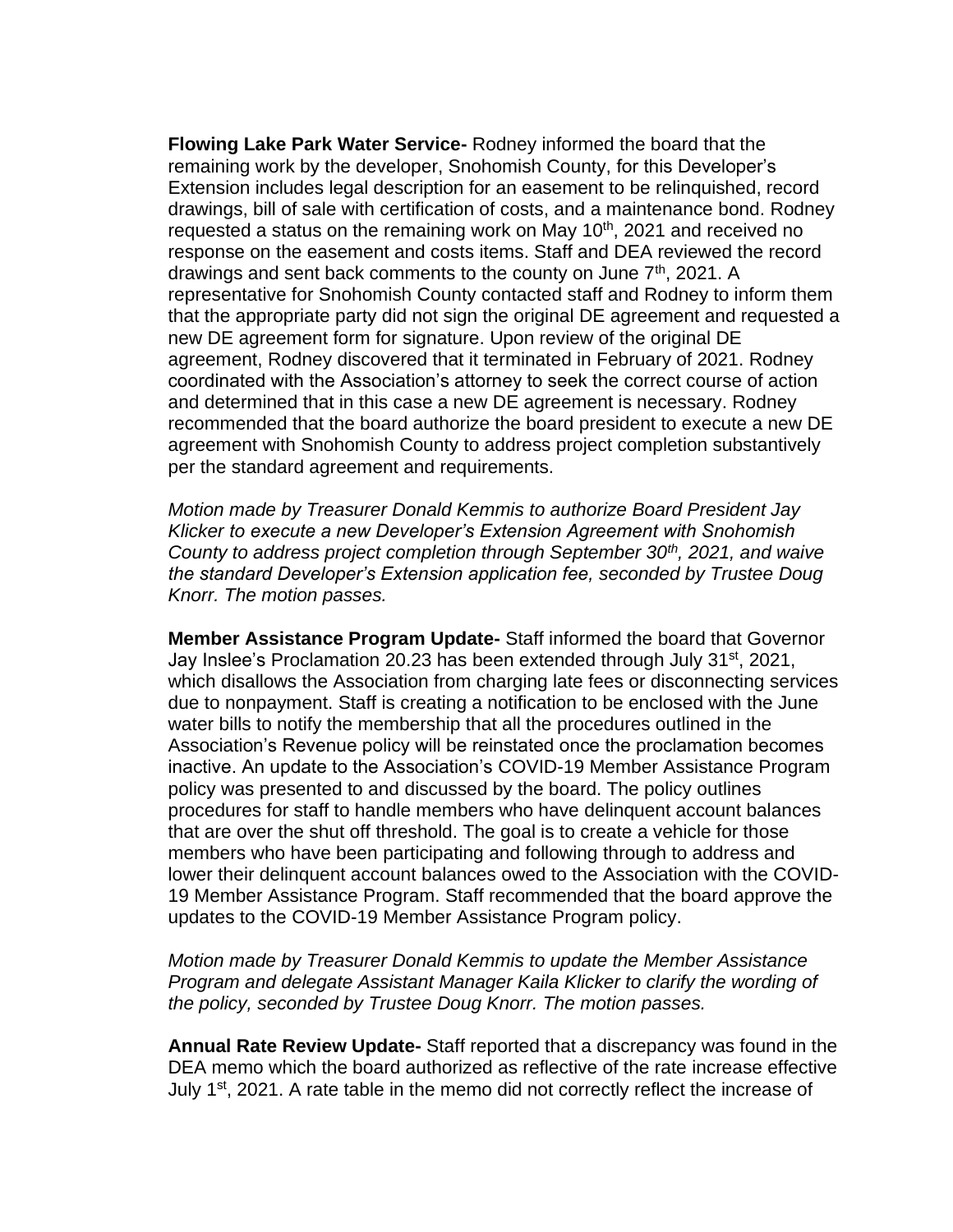\$134.00 per ERU for the larger meter base rates. The notifications sent out to members about the rate increase contained that rate information. Letters were generated by staff for the members with larger sized meters only to inform them of the miscommunication and correct rates. Staff recommended that the board re-authorize the rate increase to continue to utilize the ERU as a basis for fair and equitable billing for the membership.

*Motion made by Treasurer Donald Kemmis to clarify that the billing is based on ERU, and a single ERU is \$134.00 bimonthly effective July 1st, 2021, seconded by Secretary Raymond Cox. The motion passes.*

**Verizon Facilities Modifications-** President Klicker informed the board that a committee meeting was held on May  $25<sup>th</sup>$ , 2021. A discussion at the committee meeting occurred about whether an amendment to the current lease agreement was the appropriate way to make changes to the existing lease agreement. Rodney contacted the Association's attorney and confirmed that an amendment to the current agreement is appropriate for this situation, instead of creating a new lease agreement. Staff informed the board that Tilson Technology Management has initially approved a deposit for \$11,000.00 for review but is currently working with Verizon Wireless to create a purchase order for the invoice previously provided by staff. The committee asked Manager Kemmis and Assistant Manager Klicker to seek out other rental agreements to gather some comparison data. Manager Kemmis informed the board that once Tilson Tech informs staff that a purchase order has been created, he will ask Rodney to begin his review of the modification plans to facilities and lease agreement. He recommended another committee meeting to be scheduled after Rodney begins his review so that the review results can be reported to the committee.

**Booster Pump Station #1-** Staff reported that quotes were received by PumpTech, Inc. for a new pump to replace Pump Number One. Originally staff had asked them for a quote for parts and labor to use a standby motor the Association had to replace the pump. PumpTech informed staff that using the standby motor for a replacement unit was not feasible due to product line updates. The preferred option for pump replacement has been identified by Rodney and staff and it will require some piping modifications. Staff met with Rodney onsite at Booster Pump Station #1 to consider and discuss the piping modifications. Secretary Cox assisted staff with some welding work at Booster Pump Station #1 to help prepare the station for pump replacement. Will Pollard, a representative from the City of Everett, assisted staff with conduit relocation to help prepare that station for pump replacement. A replacement fence has been ordered for the site and staff will schedule installation soon. A privacy screen for the fence has also been ordered. Manager Kemmis informed the board that the replacement pump is substantially more expensive than staff anticipated. Rodney told the board that he believes Manager Kemmis is still following the general direction of the motion made at the April board meeting authorizing him to pursue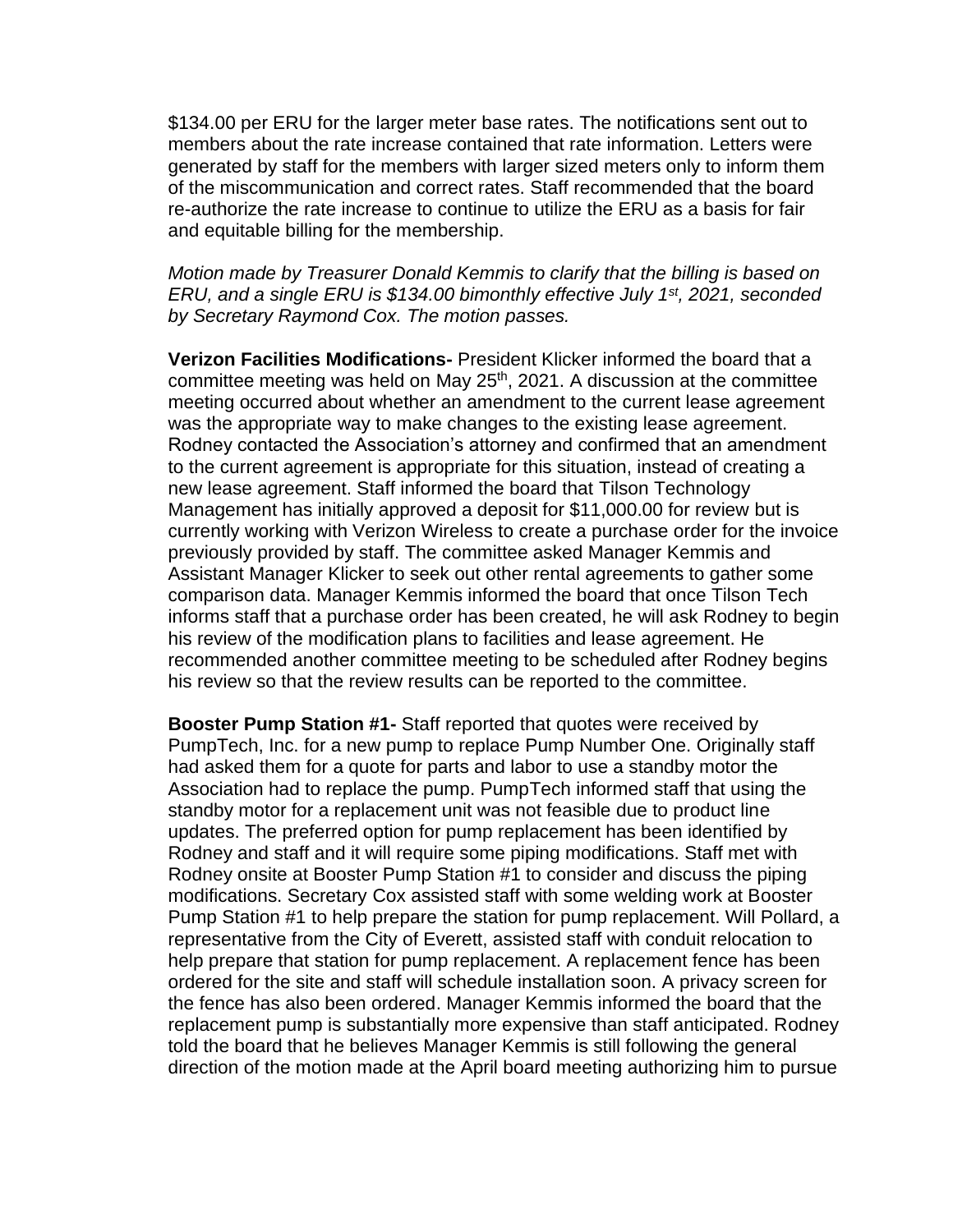this site maintenance project including pump replacement. The president determined that there is no further action needed by the board at this time.

#### **New Business**

**Draft Fiscal Year 2021/2022 Budget-** Staff reported that they met with Rodney to discuss and prepare a draft fiscal year 2021/2022 budget on May 21st, 2021. The draft budget was emailed to President Klicker on May 24<sup>th</sup>, 2021, for his review. He reported that there were no major concerns with the draft. The draft was also emailed to the board on May 26<sup>th</sup>, 2021, for review. President Klicker presented the draft to the board. Staff recommended that the board adopt the new draft fiscal year budget.

*Motion made by Treasurer Donald Kemmis to approve the Fiscal Year 2021/2022 Draft Budget, seconded by Trustee Doug Knorr. The motion passes.*

**Fire Hydrant Flows-** Manager Kemmis informed the board that he was contacted by Jason Hodkinson, a representative with Snohomish County Fire District #4, and he made a request for the Association to identify any and all fire hydrants that flow less than 500 gallons per minute. Staff does not currently retain this specific information. Manager Kemmis thinks the Association should respond to this request as it directly relates to the safety of the members. The Association can contract Rodney to estimate this information based on the hydraulic model and staff flushing records. The board verbally agreed that the Association should contract Rodney to gather this information so they can respond appropriately to the request.

*Secretary Raymond Cox exits the meeting at 8:17 p.m.*

**Washington State Paid Family & Medical Leave-** Staff presented policy updates to the board for review. The policy outlines the Washington State Paid Family & Medical Leave program that first became active in 2020. The board discussed the policy changes. Doug recommended that the board request staff to gather more information before the board discusses the policy further or take any action to approve the policy updates. The board asked Assistant Manager Klicker to work with President Klicker to gather more information about this topic to understand the Association's requirements and present recommendations to the board. Assistant Manager Klicker informed the board that she will work with the president to gather more information and prepare some recommendations for the board.

**Association Staff Planning-** President Klicker informed the board that he spoke with Manager Kemmis about staff planning and the Association's ability to properly maintain the company operations during some planned staff temporary leave. Staff also informed the board that there is currently a need for additional